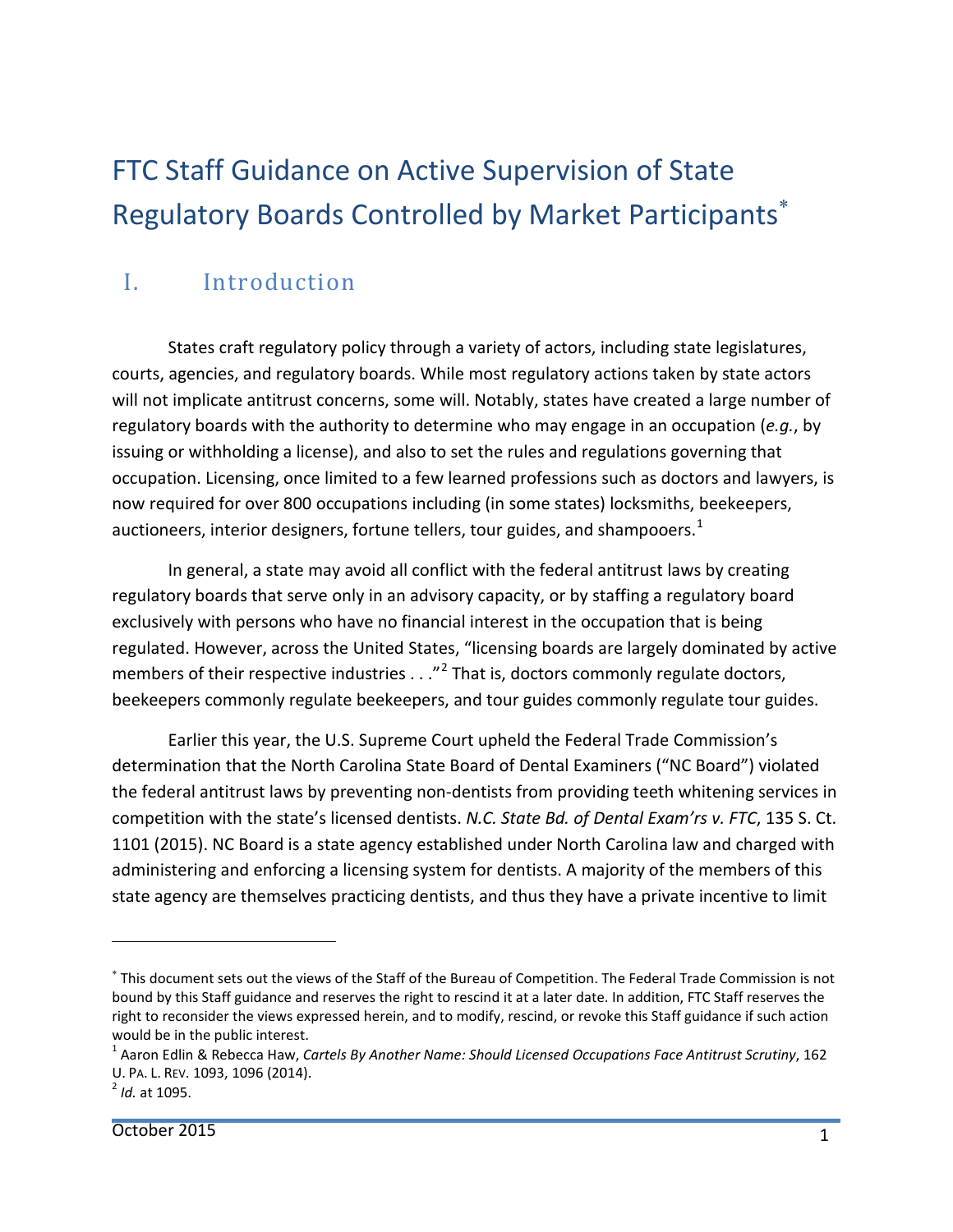competition from non-dentist providers of teeth whitening services. NC Board argued that, because it is a state agency, it is exempt from liability under the federal antitrust laws. That is, the NC Board sought to invoke what is commonly referred to as the "state action exemption" or the "state action defense." The Supreme Court rejected this contention and affirmed the FTC's finding of antitrust liability.

In this decision, the Supreme Court clarified the applicability of the antitrust state action defense to state regulatory boards controlled by market participants:

"The Court holds today that a state board on which a controlling number of decisionmakers are active market participants in the occupation the board regulates must satisfy *Midcal's* [*Cal. Retail Liquor Dealers Ass'n v. Midcal Aluminum, Inc.*, 445 U.S. 97 (1980)] active supervision requirement in order to invoke state-action antitrust immunity." *N.C. Dental*, 135 S. Ct. at 1114.

In the wake of this Supreme Court decision, state officials have requested advice from the Federal Trade Commission regarding antitrust compliance for state boards responsible for regulating occupations. This outline provides FTC Staff guidance on two questions. *First*, when does a state regulatory board require active supervision in order to invoke the state action defense? *Second*, what factors are relevant to determining whether the active supervision requirement is satisfied?

Our answers to these questions come with the following caveats.

 $\triangleright$  Vigorous competition among sellers in an open marketplace generally provides consumers with important benefits, including lower prices, higher quality services, greater access to services, and increased innovation. For this reason, a state legislature should empower a regulatory board to restrict competition only when necessary to protect against a credible risk of harm, such as health and safety risks to consumers. The Federal Trade Commission and its staff have frequently advocated that states avoid unneeded and burdensome regulation of service providers.<sup>[3](#page-1-0)</sup>

 $\triangleright$  Federal antitrust law does not require that a state legislature provide for active supervision of any state regulatory board. A state legislature may, and generally should, prefer that a regulatory board be subject to the requirements of the federal antitrust

 $\overline{a}$ 

<span id="page-1-0"></span><sup>3</sup> *See, e.g.*, Fed. Trade Comm'n Staff Policy Paper, *Policy Perspectives: Competition and the Regulation of Advanced Practice Registered Nurses* (Mar. 2014)[, https://www.ftc.gov/system/files/documents/reports/policy-perspectives](https://www.ftc.gov/system/files/documents/reports/policy-perspectives-competition-regulation-advanced-practice-nurses/140307aprnpolicypaper.pdf)[competition-regulation-advanced-practice-nurses/140307aprnpolicypaper.pdf;](https://www.ftc.gov/system/files/documents/reports/policy-perspectives-competition-regulation-advanced-practice-nurses/140307aprnpolicypaper.pdf) Fed. Trade Comm'n & U.S. Dept. of Justice, Comment before the South Carolina Supreme Court Concerning Proposed Guidelines for Residential and Commercial Real Estate Closings (Apr. 2008), [https://www.ftc.gov/news-events/press-releases/2008/04/ftcdoj](https://www.ftc.gov/news-events/press-releases/2008/04/ftcdoj-submit-letter-supreme-court-south-carolina-proposed)[submit-letter-supreme-court-south-carolina-proposed.](https://www.ftc.gov/news-events/press-releases/2008/04/ftcdoj-submit-letter-supreme-court-south-carolina-proposed)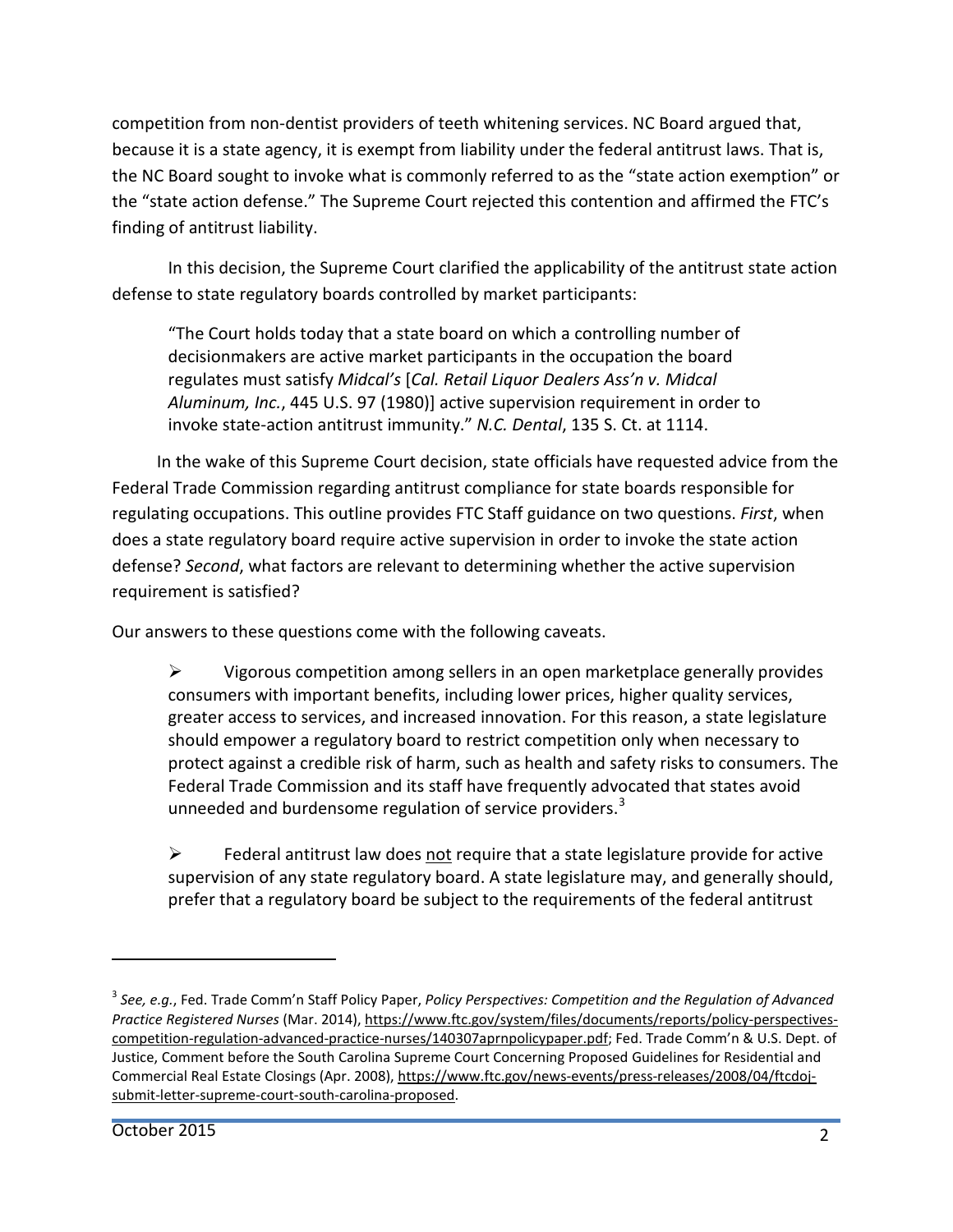laws. If the state legislature determines that a regulatory board should be subject to antitrust oversight, then the state legislature need not provide for active supervision.

Antitrust analysis – including the applicability of the state action defense – is fact-specific and context-dependent. The purpose of this document is to identify certain overarching legal principles governing when and how a state may provide active supervision for a regulatory board. We are not suggesting a mandatory or one-size-fitsall approach to active supervision. Instead, we urge each state regulatory board to consult with the Office of the Attorney General for its state for customized advice on how best to comply with the antitrust laws.

 $\triangleright$  This FTC Staff guidance addresses only the active supervision prong of the state action defense. In order successfully to invoke the state action defense, a state regulatory board controlled by market participants must also satisfy the clear articulation prong, as described briefly in Section II. below.

 $\triangleright$  This document contains guidance developed by the staff of the Federal Trade Commission. Deviation from this guidance does not necessarily mean that the state action defense is inapplicable, or that a violation of the antitrust laws has occurred.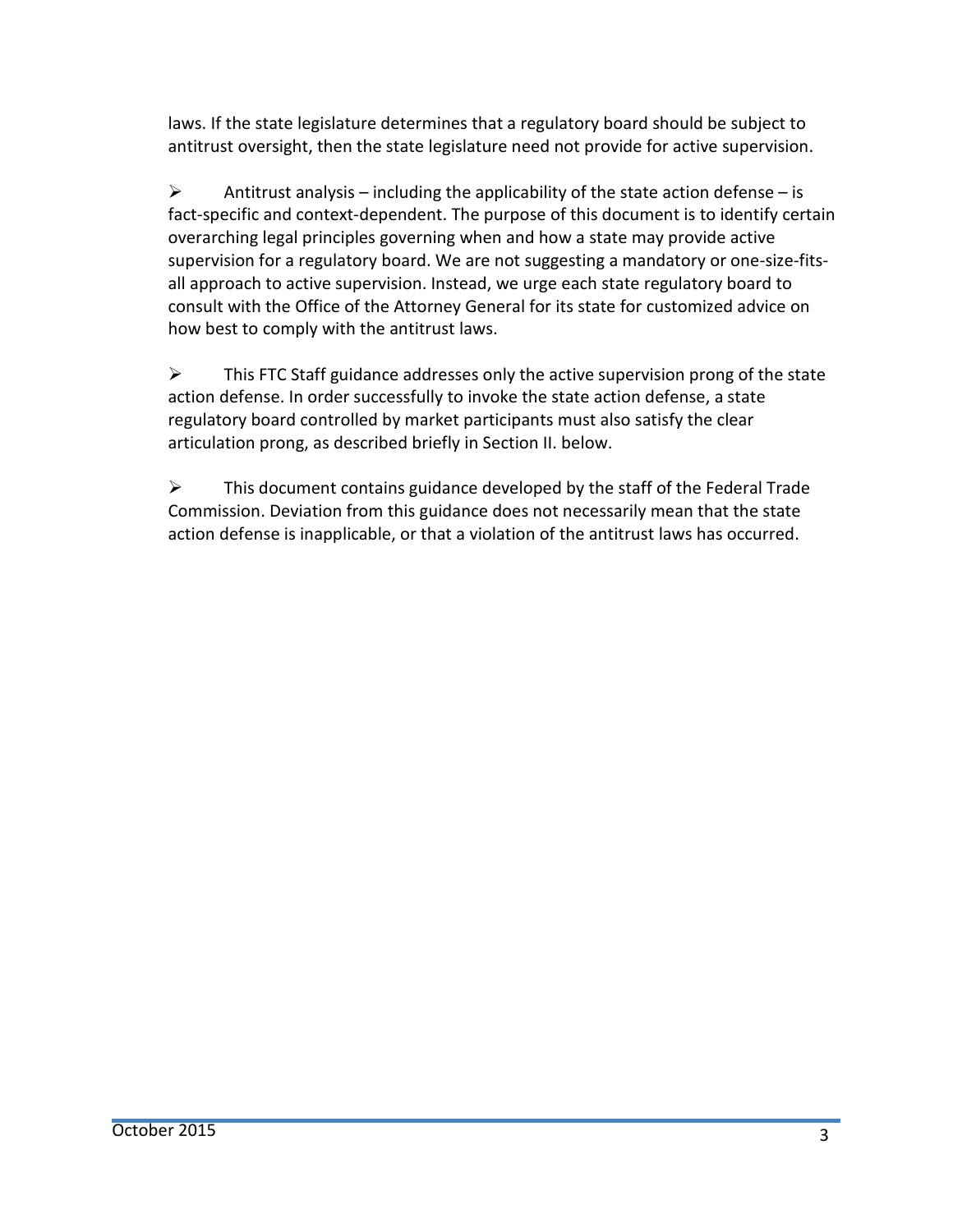## II. Overview of the Antitrust State Action Defense

"Federal antitrust law is a central safeguard for the Nation's free market structures . . . . The antitrust laws declare a considered and decisive prohibition by the Federal Government of cartels, price fixing, and other combinations or practices that undermine the free market." *N.C. Dental*, 135 S. Ct. at 1109.

Under principles of federalism, "the States possess a significant measure of sovereignty." *N.C. Dental*, 135 S. Ct. at 1110 (*quoting Community Communications Co. v. Boulder*, 455 U.S. 40, 53 (1982)). In enacting the antitrust laws, Congress did not intend to prevent the States from limiting competition in order to promote other goals that are valued by their citizens. Thus, the Supreme Court has concluded that the federal antitrust laws do not reach anticompetitive conduct engaged in by a State that is acting in its sovereign capacity. *Parker v. Brown*, 317 U.S. 341, 351-52 (1943). For example, a state legislature may "impose restrictions on occupations, confer exclusive or shared rights to dominate a market, or otherwise limit competition to achieve public objectives." *N.C. Dental*, 135 S. Ct. at 1109.

Are the actions of a state regulatory board, like the actions of a state legislature, exempt from the application of the federal antitrust laws? In *North Carolina State Board of Dental Examiners*, the Supreme Court reaffirmed that a state regulatory board is not the sovereign. Accordingly, a state regulatory board is not necessarily exempt from federal antitrust liability.

More specifically, the Court determined that "a state board on which a controlling number of decisionmakers are active market participants in the occupation the board regulates" may invoke the state action defense only when two requirements are satisfied: first, the challenged restraint must be clearly articulated and affirmatively expressed as state policy; and second, the policy must be actively supervised by a state official (or state agency) that is not a participant in the market that is being regulated. *N.C. Dental*, 135 S. Ct. at 1114.

 $\triangleright$  The Supreme Court addressed the clear articulation requirement most recently in *FTC v. Phoebe Putney Health Sys., Inc.*, 133 S. Ct. 1003 (2013). The clear articulation requirement is satisfied "where the displacement of competition [is] the inherent, logical, or ordinary result of the exercise of authority delegated by the state legislature. In that scenario, the State must have foreseen and implicitly endorsed the anticompetitive effects as consistent with its policy goals." *Id*. at 1013.

 $\triangleright$  The State's clear articulation of the intent to displace competition is not alone sufficient to trigger the state action exemption. The state legislature's clearly-articulated delegation of authority to a state regulatory board to displace competition may be "defined at so high a level of generality as to leave open critical questions about how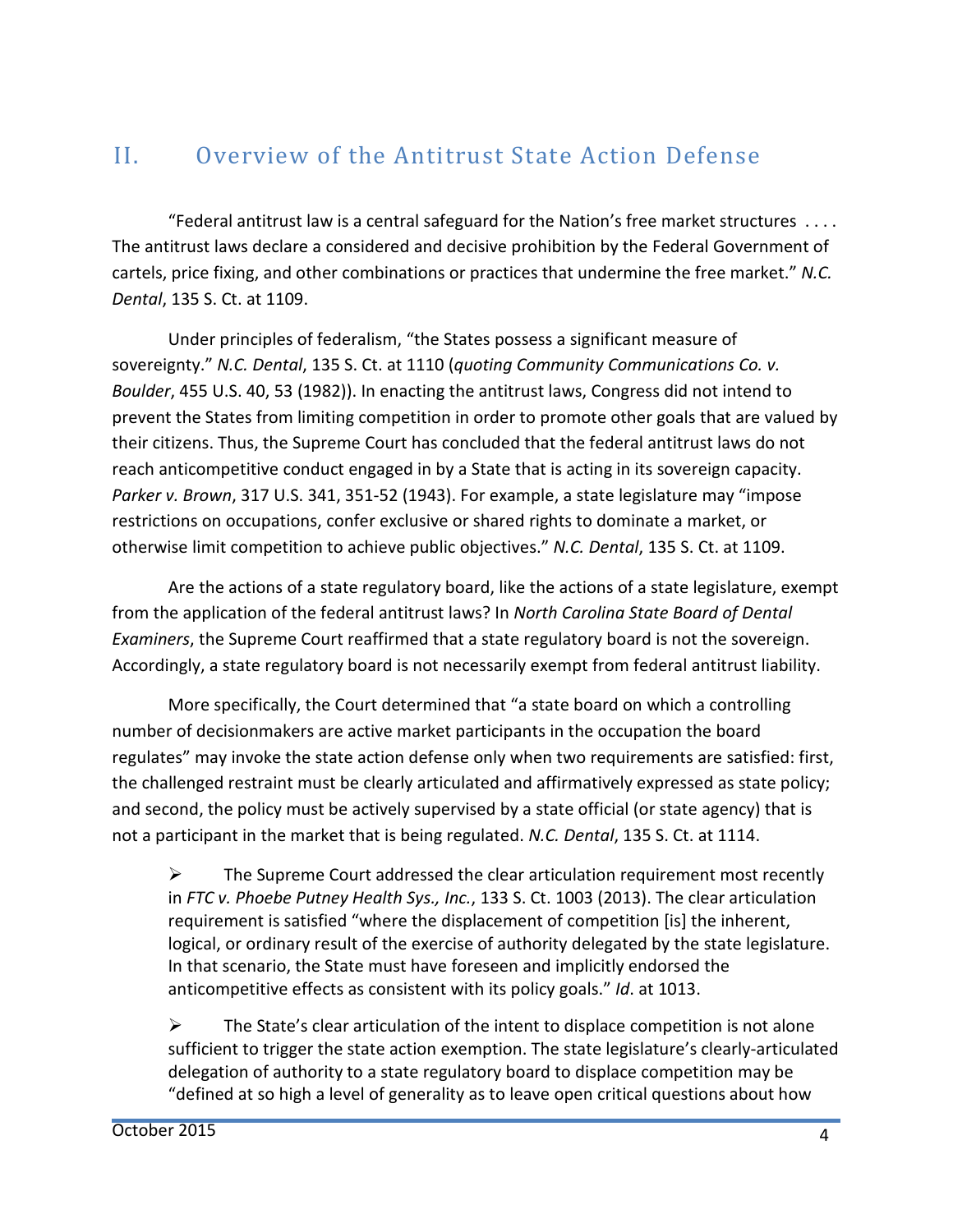and to what extent the market should be regulated." There is then a danger that this delegated discretion will be used by active market participants to pursue private interests in restraining trade, in lieu of implementing the State's policy goals. *N.C. Dental*, 135 S. Ct. at 1112.

 $\triangleright$  The active supervision requirement "seeks to avoid this harm by requiring the State to review and approve interstitial policies made by the entity claiming [antitrust] immunity." *Id.*

Where the state action defense does not apply, the actions of a state regulatory board controlled by active market participants may be subject to antitrust scrutiny. Antitrust issues may arise where an unsupervised board takes actions that restrict market entry or restrain rivalry. The following are some scenarios that have raised antitrust concerns:

 $\triangleright$  A regulatory board controlled by dentists excludes non-dentists from competing with dentists in the provision of teeth whitening services. *Cf. N.C. Dental,* 135 S. Ct. 1101.

 $\triangleright$  A regulatory board controlled by accountants determines that only a small and fixed number of new licenses to practice the profession shall be issued by the state each year. *Cf. Hoover v. Ronwin*, 466 U.S. 558 (1984).

 $\triangleright$  A regulatory board controlled by attorneys adopts a regulation (or a code of ethics) that prohibits attorney advertising, or that deters attorneys from engaging in price competition. *Cf. Bates v. State Bar of Ariz.*, 433 U.S. 350 (1977); *Goldfarb v. Va. State Bar*, 421 U.S. 773 (1975).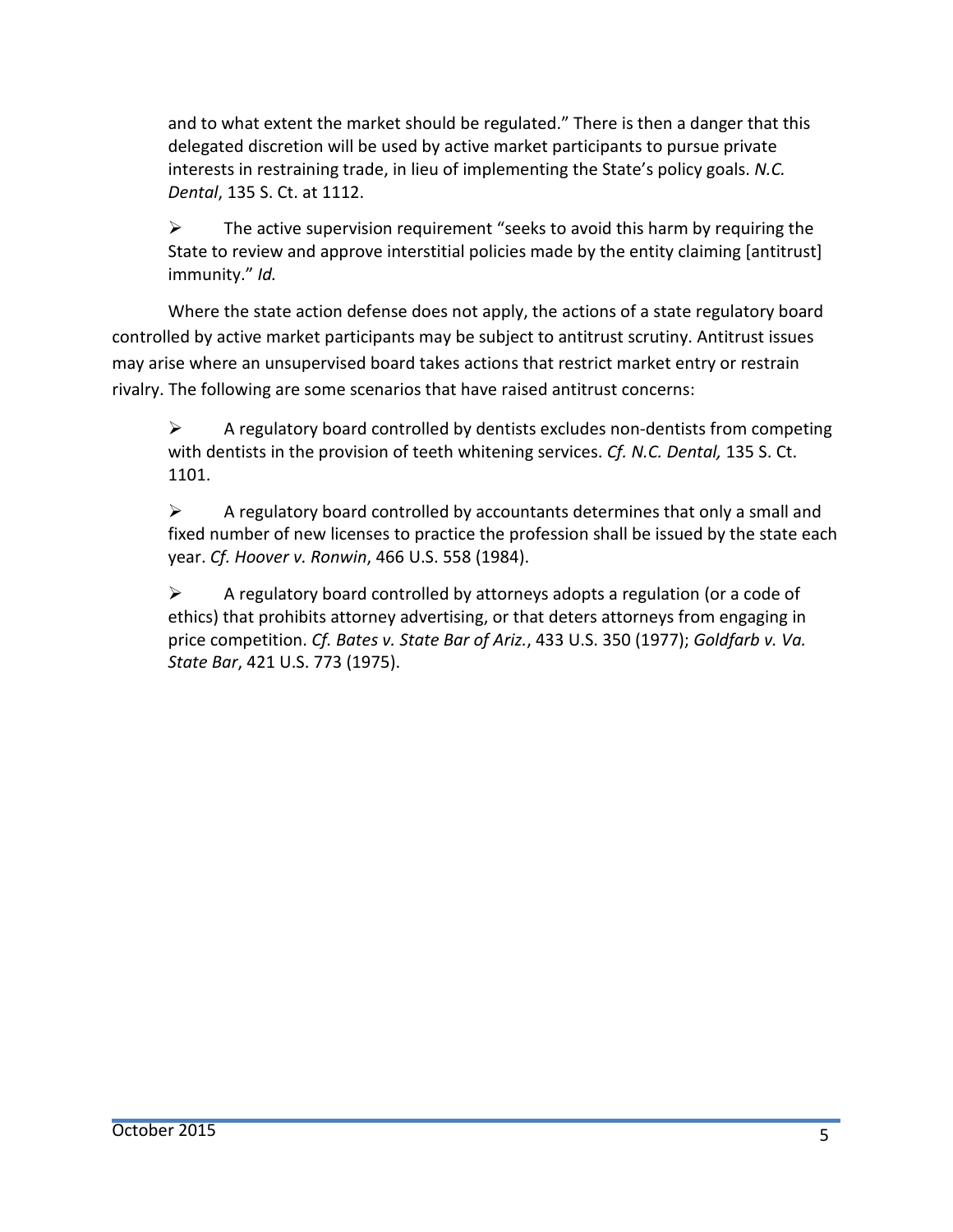### III. Scope of FTC Staff Guidance

- A. This Staff guidance addresses the applicability of the state action defense under the federal antitrust laws. Concluding that the state action defense is inapplicable does not mean that the conduct of the regulatory board necessarily violates the federal antitrust laws. A regulatory board may assert defenses ordinarily available to an antitrust defendant.
	- **1. Reasonable restraints on competition do not violate the antitrust laws, even where the economic interests of a competitor have been injured.**

Example 1: A regulatory board may prohibit members of the occupation from engaging in fraudulent business practices without raising antitrust concerns. A regulatory board also may prohibit members of the occupation from engaging in untruthful or deceptive advertising. *Cf. Cal. Dental Ass'n v. FTC*, 526 U.S. 756 (1999).

Example 2: Suppose a market with several hundred licensed electricians. If a regulatory board suspends the license of one electrician for substandard work, such action likely does not unreasonably harm competition. *Cf. Oksanen v. Page Mem'l Hosp.*, 945 F.2d 696 (4th Cir. 1991) (en banc).

**2. The ministerial (non-discretionary) acts of a regulatory board engaged in good faith implementation of an anticompetitive statutory regime do not give rise to antitrust liability. See 324 Liquor Corp. v. Duffy, 479 U.S. 335, 344 n. 6 (1987).**

Example 3: A state statute requires that an applicant for a chauffeur's license submit to the regulatory board, among other things, a copy of the applicant's diploma and a certified check for \$500. An applicant fails to submit the required materials. If for this reason the regulatory board declines to issue a chauffeur's license to the applicant, such action would not be considered an unreasonable restraint. In the circumstances described, the denial of a license is a ministerial or non-discretionary act of the regulatory board.

**3. In general, the initiation and prosecution of a lawsuit by a regulatory board does not give rise to antitrust liability unless it falls within the "sham exception." Professional Real Estate Investors v. Columbia Pictures Industries, 508 U.S. 49 (1993); California Motor Transport Co. v. Trucking Unlimited, 404 U.S. 508 (1972).**

Example 4: A state statute authorizes the state's dental board to maintain an action in state court to enjoin an unlicensed person from practicing dentistry. The members of the dental board have a basis to believe that a particular individual is practicing dentistry but does not hold a valid license. If the dental board files a lawsuit against that individual, such action would not constitute a violation of the federal antitrust laws.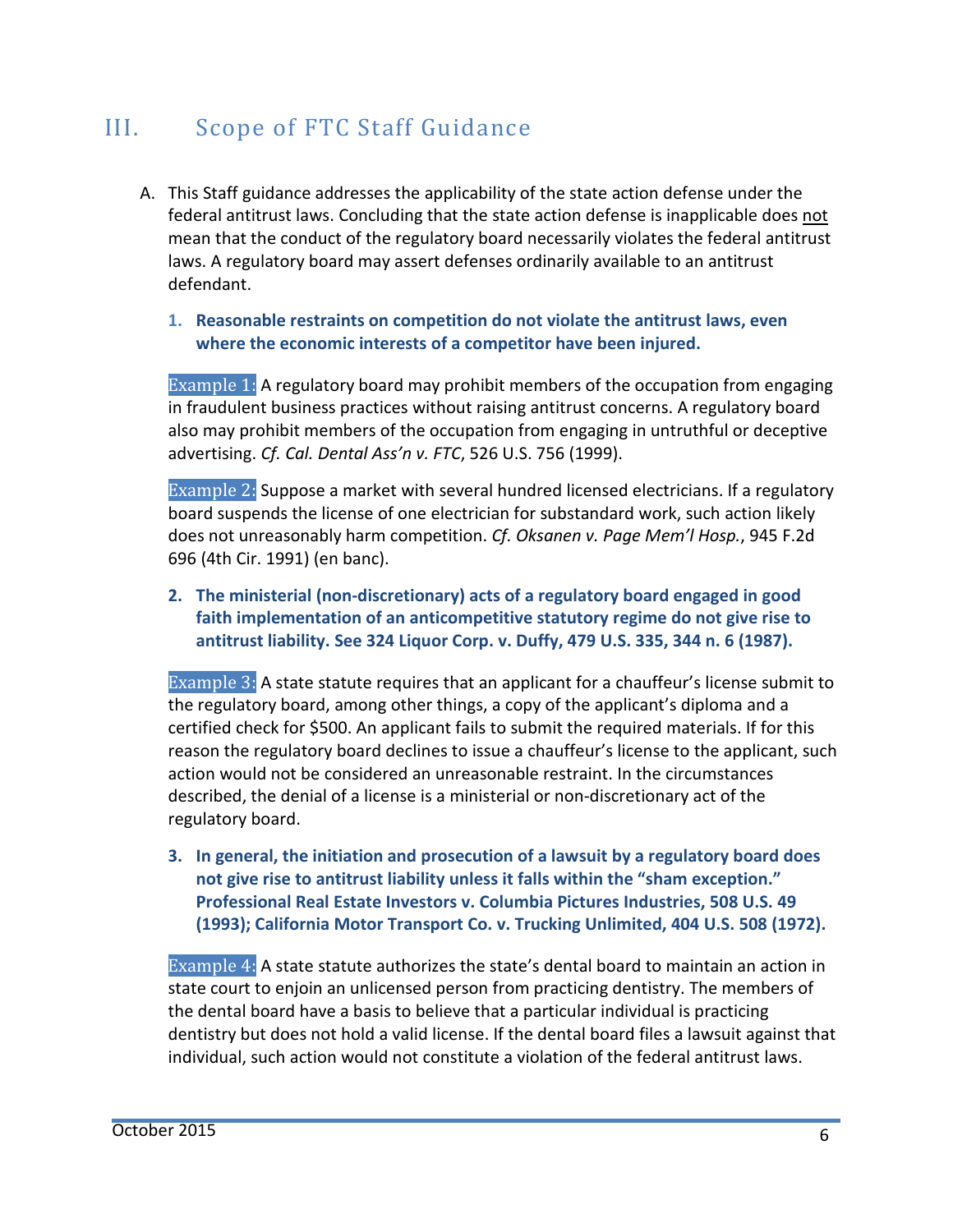B. Below, FTC Staff describes when active supervision of a state regulatory board is required in order successfully to invoke the state action defense, and what factors are relevant to determining whether the active supervision requirement has been satisfied.

#### **1. When is active state supervision of a state regulatory board required in order to invoke the state action defense?**

*General Standard***:** "[A] state board on which a controlling number of decisionmakers are active market participants in the occupation the board regulates must satisfy *Midcal*'s active supervision requirement in order to invoke state-action antitrust immunity." *N.C. Dental*, 135 S. Ct. at 1114.

*Active Market Participants***:** A member of a state regulatory board will be considered to be an active market participant in the occupation the board regulates if such person (i) is licensed by the board or (ii) provides any service that is subject to the regulatory authority of the board.

 $\triangleright$  If a board member participates in any professional or occupational subspecialty that is regulated by the board, then that board member is an active market participant for purposes of evaluating the active supervision requirement.

 $\triangleright$  It is no defense to antitrust scrutiny, therefore, that the board members themselves are not directly or personally affected by the challenged restraint. For example, even if the members of the NC Dental Board were orthodontists who do not perform teeth whitening services (as a matter of law or fact or tradition), their control of the dental board would nevertheless trigger the requirement for active state supervision. This is because these orthodontists are licensed by, and their services regulated by, the NC Dental Board.

 $\triangleright$  A person who temporarily suspends her active participation in an occupation for the purpose of serving on a state board that regulates her former (and intended future) occupation will be considered to be an active market participant.

*Method of Selection***:** The method by which a person is selected to serve on a state regulatory board is not determinative of whether that person is an active market participant in the occupation that the board regulates. For example, a licensed dentist is deemed to be an active market participant regardless of whether the dentist (i) is appointed to the state dental board by the governor or (ii) is elected to the state dental board by the state's licensed dentists.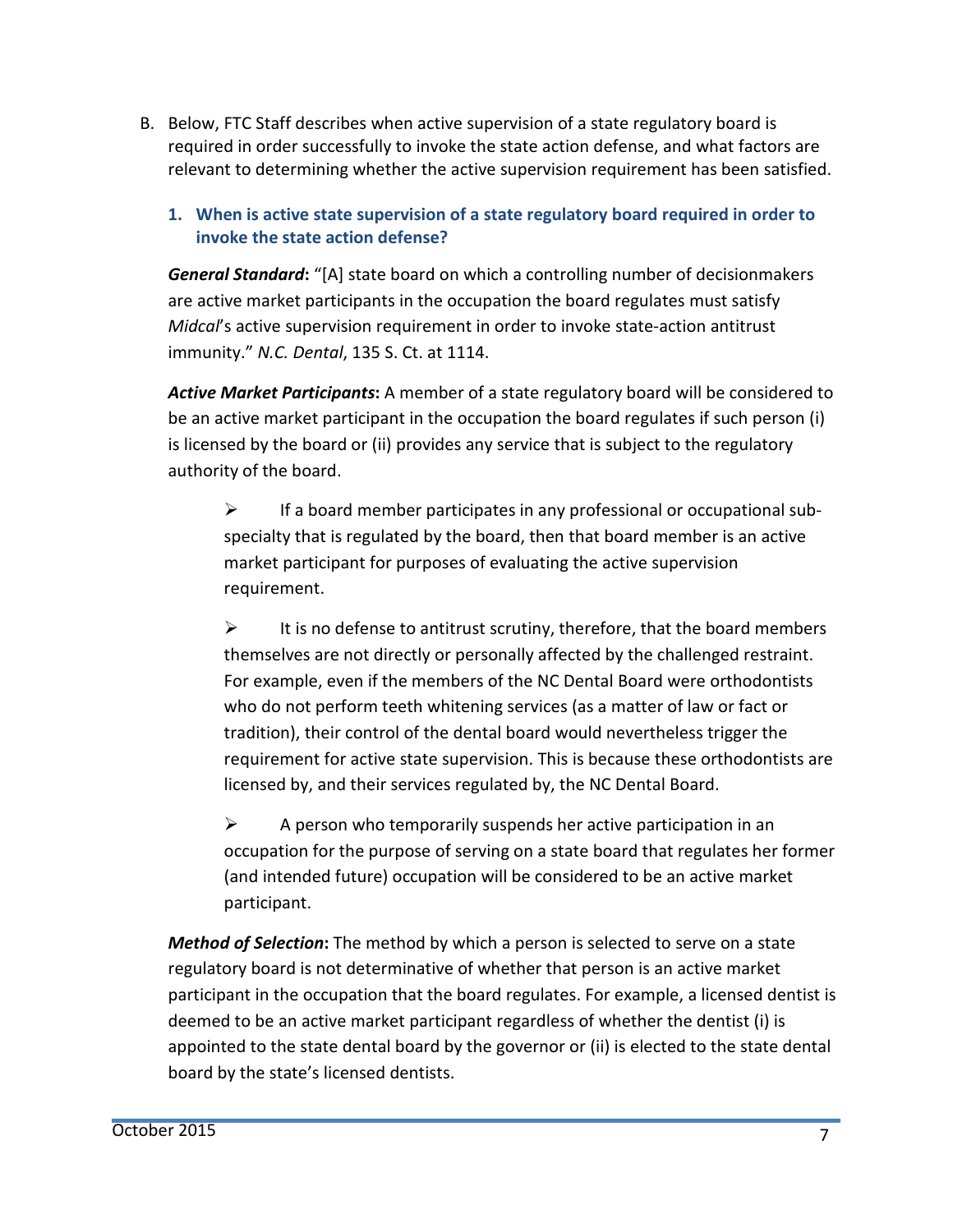#### *A Controlling Number, Not Necessarily a Majority, of Actual Decisionmakers***:**

 $\triangleright$  Active market participants need not constitute a numerical majority of the members of a state regulatory board in order to trigger the requirement of active supervision. A decision that is controlled, either as a matter of law, procedure, or fact, by active participants in the regulated market (*e.g.*, through veto power, tradition, or practice) must be actively supervised to be eligible for the state action defense.

 $\triangleright$  Whether a particular restraint has been imposed by a "controlling" number of decisionmakers [who] are active market participants" is a fact-bound inquiry that must be made on a case-by-case basis. FTC Staff will evaluate a number of factors, including:

 $\checkmark$  The structure of the regulatory board (including the number of board members who are/are not active market participants) and the rules governing the exercise of the board's authority.

 $\checkmark$  Whether the board members who are active market participants have veto power over the board's regulatory decisions.

Example 5: The state board of electricians consists of four non-electrician members and three practicing electricians. Under state law, new regulations require the approval of five board members. Thus, no regulation may become effective without the assent of at least one electrician member of the board. In this scenario, the active market participants effectively have veto power over the board's regulatory authority. The active supervision requirement is therefore applicable.

> $\checkmark$  The level of participation, engagement, and authority of the nonmarket participant members in the business of the board – generally and with regard to the particular restraint at issue.

> $\checkmark$  Whether the participation, engagement, and authority of the nonmarket participant board members in the business of the board differs from that of board members who are active market participants – generally and with regard to the particular restraint at issue.

 $\checkmark$  Whether the active market participants have in fact exercised, controlled, or usurped the decisionmaking power of the board.

Example 6: The state board of electricians consists of four non-electrician members and three practicing electricians. Under state law, new regulations require the approval of a majority of board members. When voting on proposed regulations, the non-electrician members routinely defer to the preferences of the electrician members. Minutes of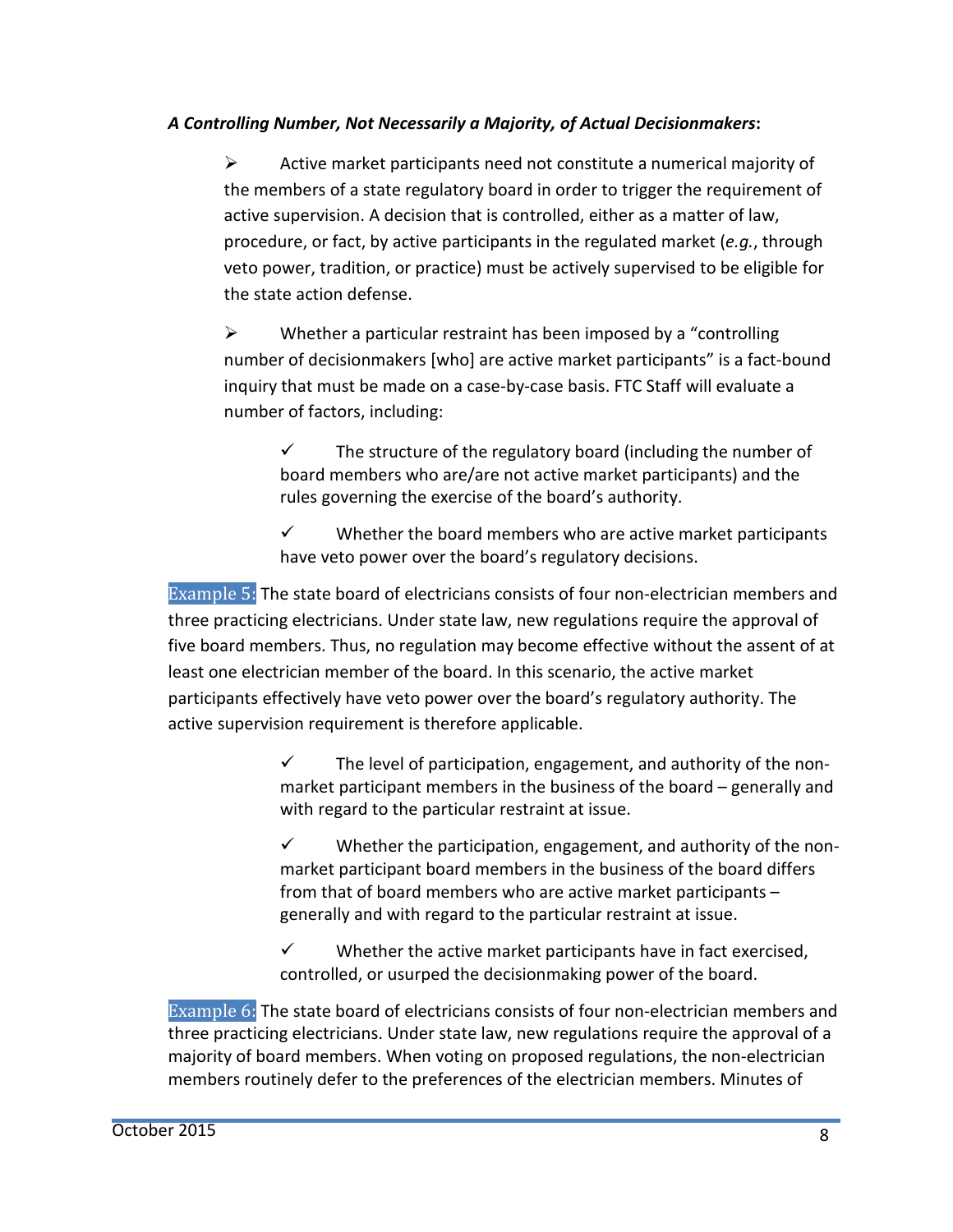board meetings show that the non-electrician members generally are not informed or knowledgeable concerning board business – and that they were not well informed concerning the particular restraint at issue. In this scenario, FTC Staff may determine that the active market participants have exercised the decisionmaking power of the board, and that the active supervision requirement is applicable.

Example 7: The state board of electricians consists of four non-electrician members and three practicing electricians. Documents show that the electrician members frequently meet and discuss board business separately from the non-electrician members. On one such occasion, the electrician members arranged for the issuance by the board of written orders to six construction contractors, directing such individuals to cease and desist from providing certain services. The non-electrician members of the board were not aware of the issuance of these orders and did not approve the issuance of these orders. In this scenario, FTC Staff may determine that the active market participants have exercised the decisionmaking power of the board, and that the active supervision requirement is applicable.

#### **2. What constitutes active supervision?**

FTC Staff will be guided by the following principles:

 $\triangleright$  "[T]he purpose of the active supervision inquiry . . . is to determine whether the State has exercised sufficient independent judgment and control" such that the details of the regulatory scheme "have been established as a product of deliberate state intervention" and not simply by agreement among the members of the state board. "Much as in causation inquiries, the analysis asks whether the State has played a substantial role in determining the specifics of the economic policy." The State is not obliged to "[meet] some normative standard, such as efficiency, in its regulatory practices." *Ticor*, 504 U.S. at 634-35. "The question is not how well state regulation works but whether the anticompetitive scheme is the State's own." *Id*. at 635.

 $\triangleright$  It is necessary "to ensure the States accept political accountability for anticompetitive conduct they permit and control." *N.C. Dental*, 135 S. Ct. at 1111. *See also Ticor*, 504 U.S. at 636.

 $\triangleright$  "The Court has identified only a few constant requirements of active supervision: The supervisor must review the substance of the anticompetitive decision, not merely the procedures followed to produce it; the supervisor must have the power to veto or modify particular decisions to ensure they accord with state policy; and the 'mere potential for state supervision is not an adequate substitute for a decision by the State.' Further, the state supervisor may not itself be an active market participant." *N.C. Dental*, 135 S. Ct. at 1116–17 (citations omitted).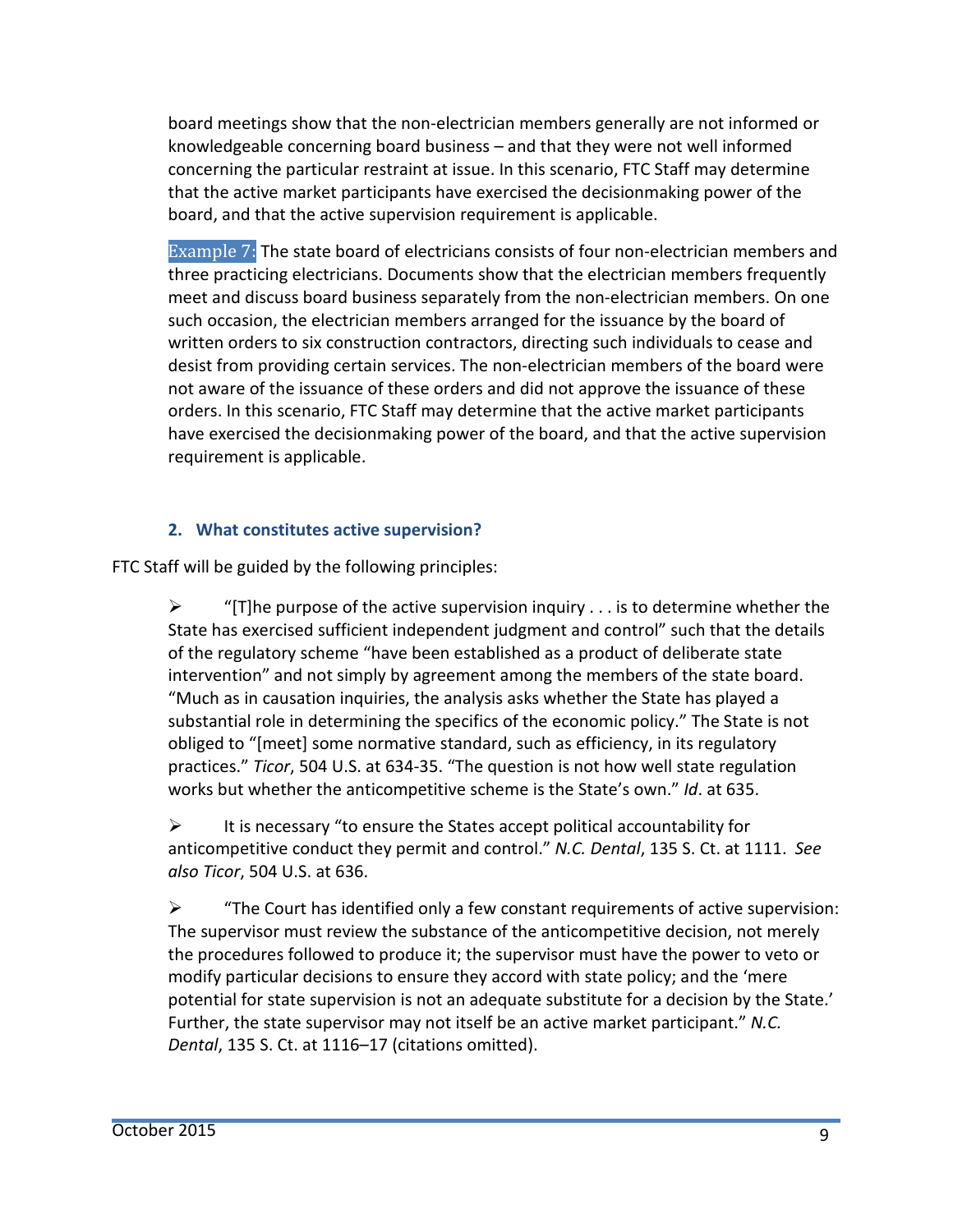$\triangleright$  The active supervision must precede implementation of the allegedly anticompetitive restraint.

 $\triangleright$  "[T]he inquiry regarding active supervision is flexible and context-dependent." "[T]he adequacy of supervision . . . will depend on all the circumstances of a case." *N.C. Dental*, 135 S. Ct. at 1116–17. Accordingly, FTC Staff will evaluate each case in light of its own facts, and will apply the applicable case law and the principles embodied in this guidance reasonably and flexibly.

#### **3. What factors are relevant to determining whether the active supervision requirement has been satisfied?**

FTC Staff will consider the presence or absence of the following factors in determining whether the active supervision prong of the state action defense is satisfied.

 $\triangleright$  The supervisor has obtained the information necessary for a proper evaluation of the action recommended by the regulatory board. As applicable, the supervisor has ascertained relevant facts, collected data, conducted public hearings, invited and received public comments, investigated market conditions, conducted studies, and reviewed documentary evidence.

 $\checkmark$  The information-gathering obligations of the supervisor depend in part upon the scope of inquiry previously conducted by the regulatory board. For example, if the regulatory board has conducted a suitable public hearing and collected the relevant information and data, then it may be unnecessary for the supervisor to repeat these tasks. Instead, the supervisor may utilize the materials assembled by the regulatory board.

 $\triangleright$  The supervisor has evaluated the substantive merits of the recommended action and assessed whether the recommended action comports with the standards established by the state legislature.

 $\triangleright$  The supervisor has issued a written decision approving, modifying, or disapproving the recommended action, and explaining the reasons and rationale for such decision.

 $\checkmark$  A written decision serves an evidentiary function, demonstrating that the supervisor has undertaken the required meaningful review of the merits of the state board's action.

 $\checkmark$  A written decision is also a means by which the State accepts political accountability for the restraint being authorized.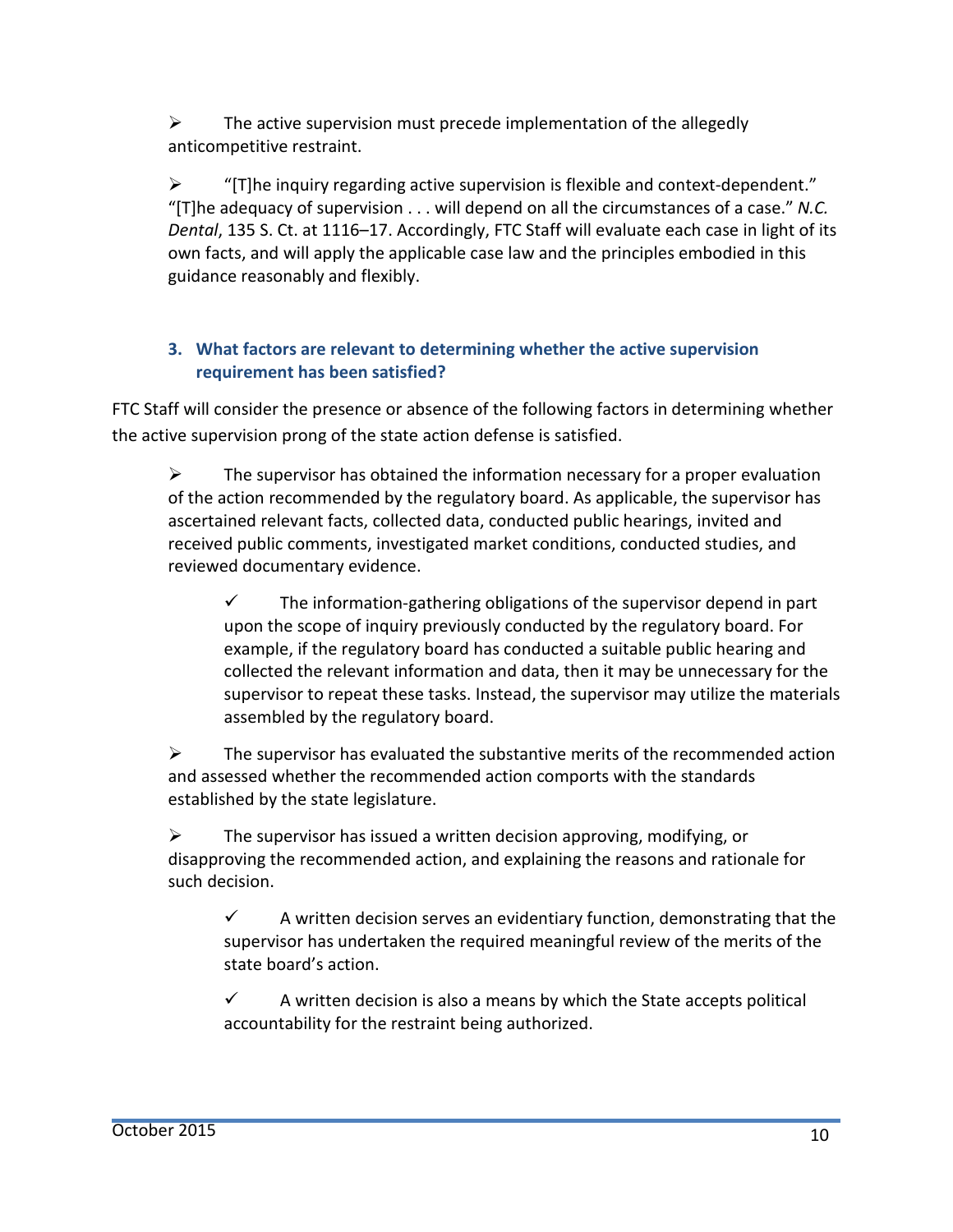**Scenario 1: Example of satisfactory active supervision of a state board regulation designating teeth whitening as a service that may be provided only by a licensed dentist, where state policy is to protect the health and welfare of citizens and to promote competition.**

 $\triangleright$  The state legislature designated an executive agency to review regulations recommended by the state regulatory board. Recommended regulations become effective only following the approval of the agency.

 $\triangleright$  The agency provided notice of (i) the recommended regulation and (ii) an opportunity to be heard, to dentists, to non-dentist providers of teeth whitening, to the public (in a newspaper of general circulation in the affected areas), and to other interested and affected persons, including persons that have previously identified themselves to the agency as interested in, or affected by, dentist scope of practice issues.

 $\triangleright$  The agency took the steps necessary for a proper evaluation of the recommended regulation. The agency:

 $\checkmark$  Dbtained the recommendation of the state regulatory board and supporting materials, including the identity of any interested parties and the full evidentiary record compiled by the regulatory board.

 $\checkmark$  Solicited and accepted written submissions from sources other than the regulatory board.

 $\checkmark$  Dbtained published studies addressing (i) the health and safety risks relating to teeth whitening and (ii) the training, skill, knowledge, and equipment reasonably required in order to safely and responsibly provide teeth whitening services (if not contained in submission from the regulatory board).

 $\checkmark$  Dbtained information concerning the historic and current cost, price, and availability of teeth whitening services from dentists and non-dentists (if not contained in submission from the regulatory board). Such information was verified (or audited) by the Agency as appropriate.

 $\checkmark$  Held public hearing(s) that included testimony from interested persons (including dentists and non-dentists). The public hearing provided the agency with an opportunity (i) to hear from and to question providers, affected customers, and experts and (ii) to supplement the evidentiary record compiled by the state board. (As noted above, if the state regulatory board has previously conducted a suitable public hearing, then it may be unnecessary for the supervising agency to repeat this procedure.)

 $\triangleright$  The agency assessed all of the information to determine whether the recommended regulation comports with the State's goal to protect the health and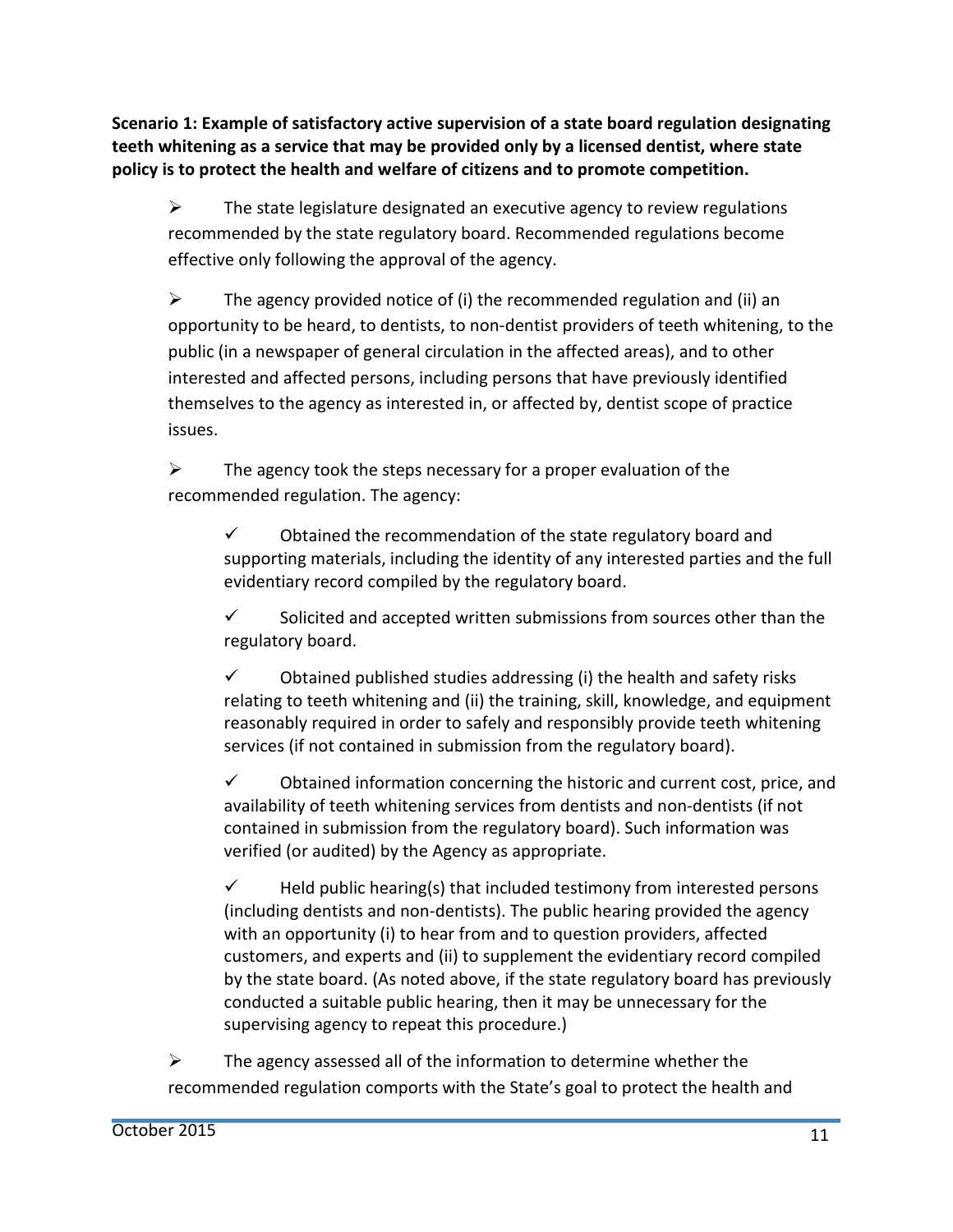welfare of citizens and to promote competition.

 $\triangleright$  The agency issued a written decision accepting, rejecting, or modifying the scope of practice regulation recommended by the state regulatory board, and explaining the rationale for the agency's action.

#### **Scenario 2: Example of satisfactory active supervision of a state regulatory board administering a disciplinary process.**

A common function of state regulatory boards is to administer a disciplinary process for members of a regulated occupation. For example, the state regulatory board may adjudicate whether a licensee has violated standards of ethics, competency, conduct, or performance established by the state legislature.

Suppose that, acting in its adjudicatory capacity, a regulatory board controlled by active market participants determines that a licensee has violated a lawful and valid standard of ethics, competency, conduct, or performance, and for this reason, the regulatory board proposes that the licensee's license to practice in the state be revoked or suspended. In order to invoke the state action defense, the regulatory board would need to show both clear articulation and active supervision.

 $\triangleright$  In this context, active supervision may be provided by the administrator who oversees the regulatory board (*e.g.*, the secretary of health), the state attorney general, or another state official who is not an active market participant. The active supervision requirement of the state action defense will be satisfied if the supervisor: (i) reviews the evidentiary record created by the regulatory board; (ii) supplements this evidentiary record if and as appropriate; (iii) undertakes a de novo review of the substantive merits of the proposed disciplinary action, assessing whether the proposed disciplinary action comports with the policies and standards established by the state legislature; and (iv) issues a written decision that approves, modifies, or disapproves the disciplinary action proposed by the regulatory board.

Note that a disciplinary action taken by a regulatory board affecting a single licensee will typically have only a de minimis effect on competition. A pattern or program of disciplinary actions by a regulatory board affecting multiple licensees may have a substantial effect on competition.